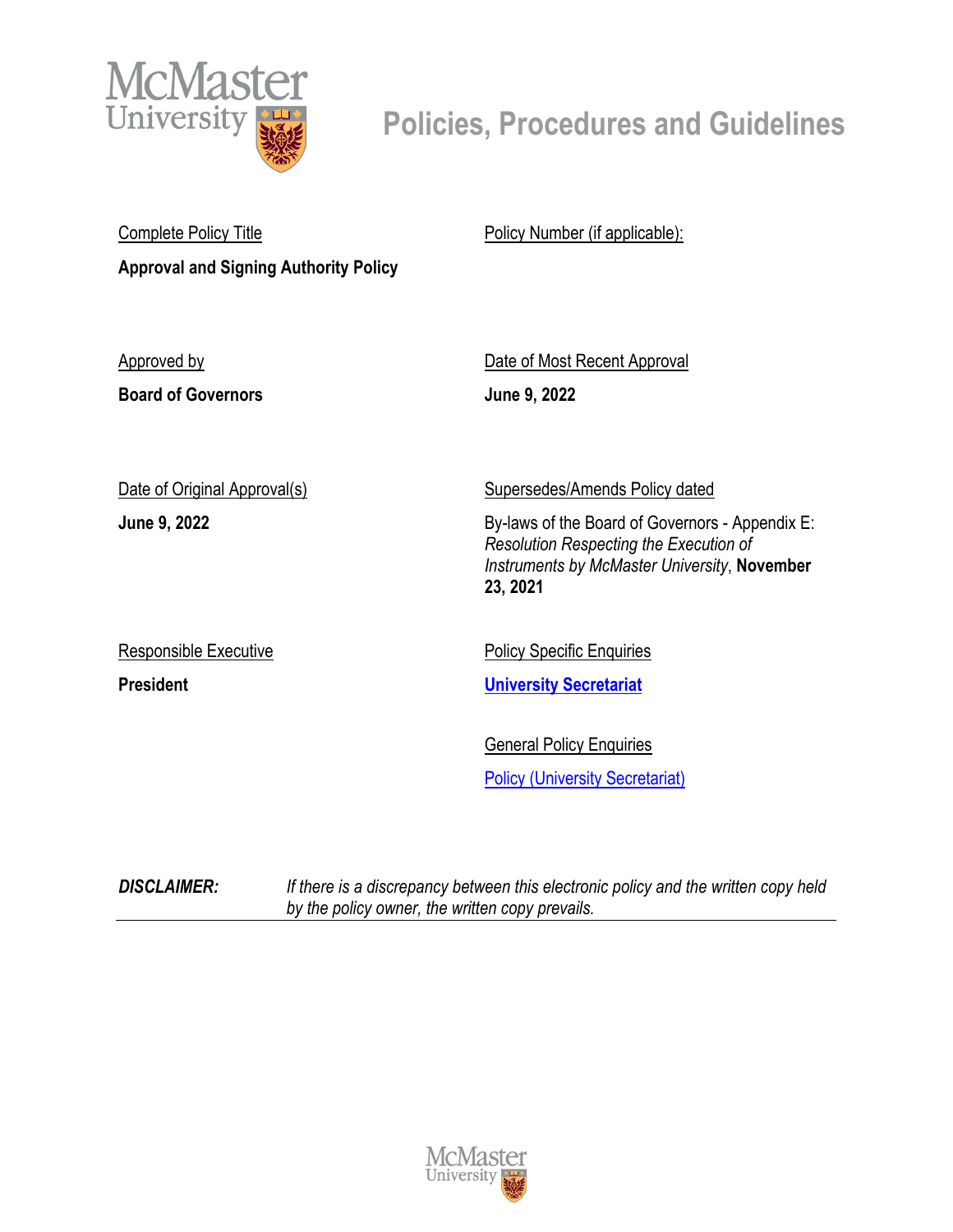## **TABLE OF CONTENTS**

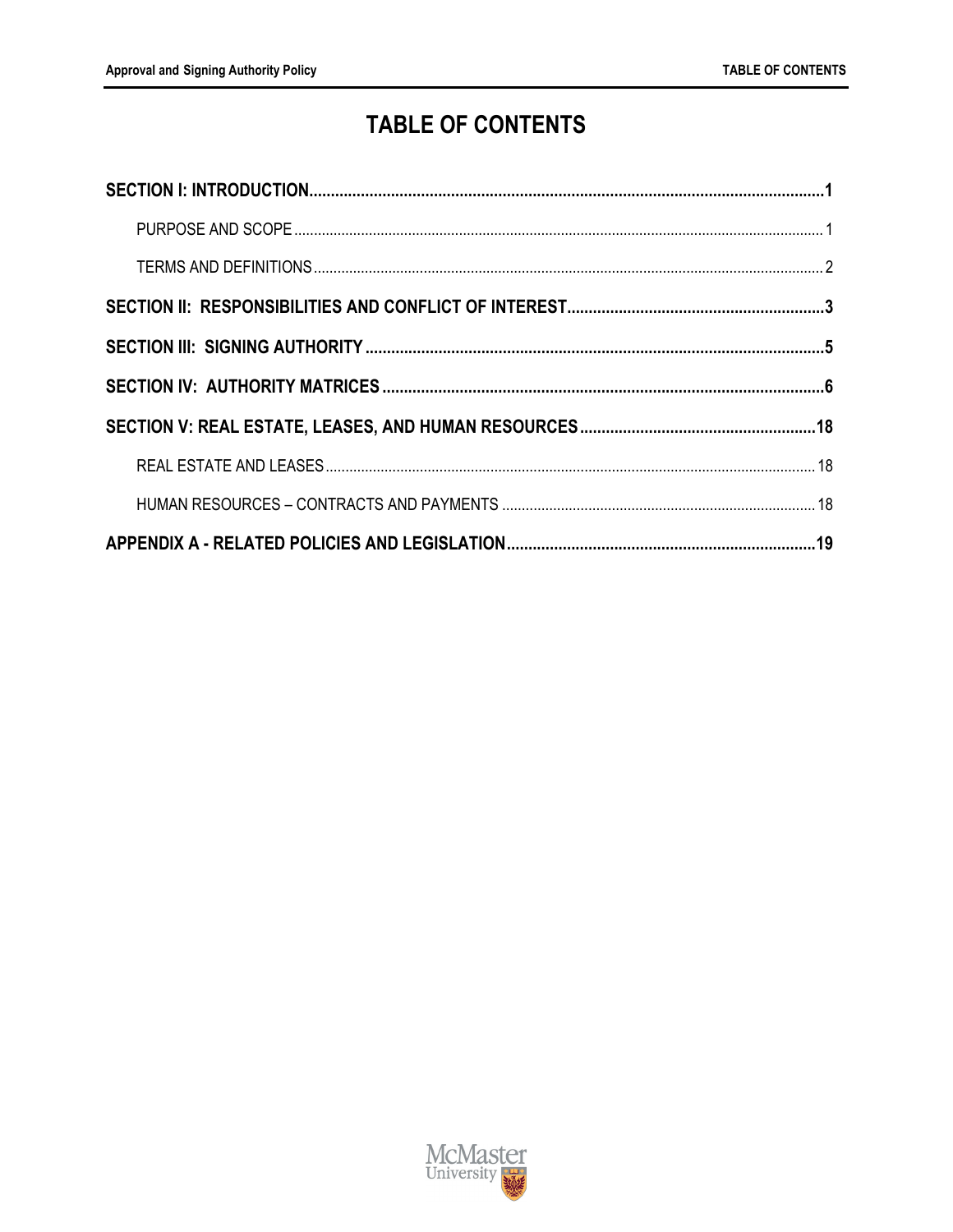## **SECTION I: INTRODUCTION**

1. As outlined in the McMaster University Act, the Board of Governors is responsible for the governance, conduct, management, and control of the University and its property, revenue, and business affairs. In order to execute its responsibilities, the Board has authorized officers of the University to sign deeds, transfers, contracts, and obligations on behalf of the University.

#### **PURPOSE AND SCOPE**

- 2. The purpose of this Policy is to:
	- a) identify the approval authority and the approval thresholds for all funds, including capital funds, research funds, and research expenditures, and
	- b) designate the execution signatories who are authorized to sign deeds, transfers, assignments, contracts, obligations, agreements, or documents on behalf of the University after such documents have been appropriately approved. These include all documents related to the University receiving money, to the purchase or lease of goods and services, and to agreements having no financial commitment.
- 3. This Policy shall not apply to the signing on behalf of the University of the certificates and other academic documents arising from the actions of the Senate in accordance with the McMaster University Act, Section 13.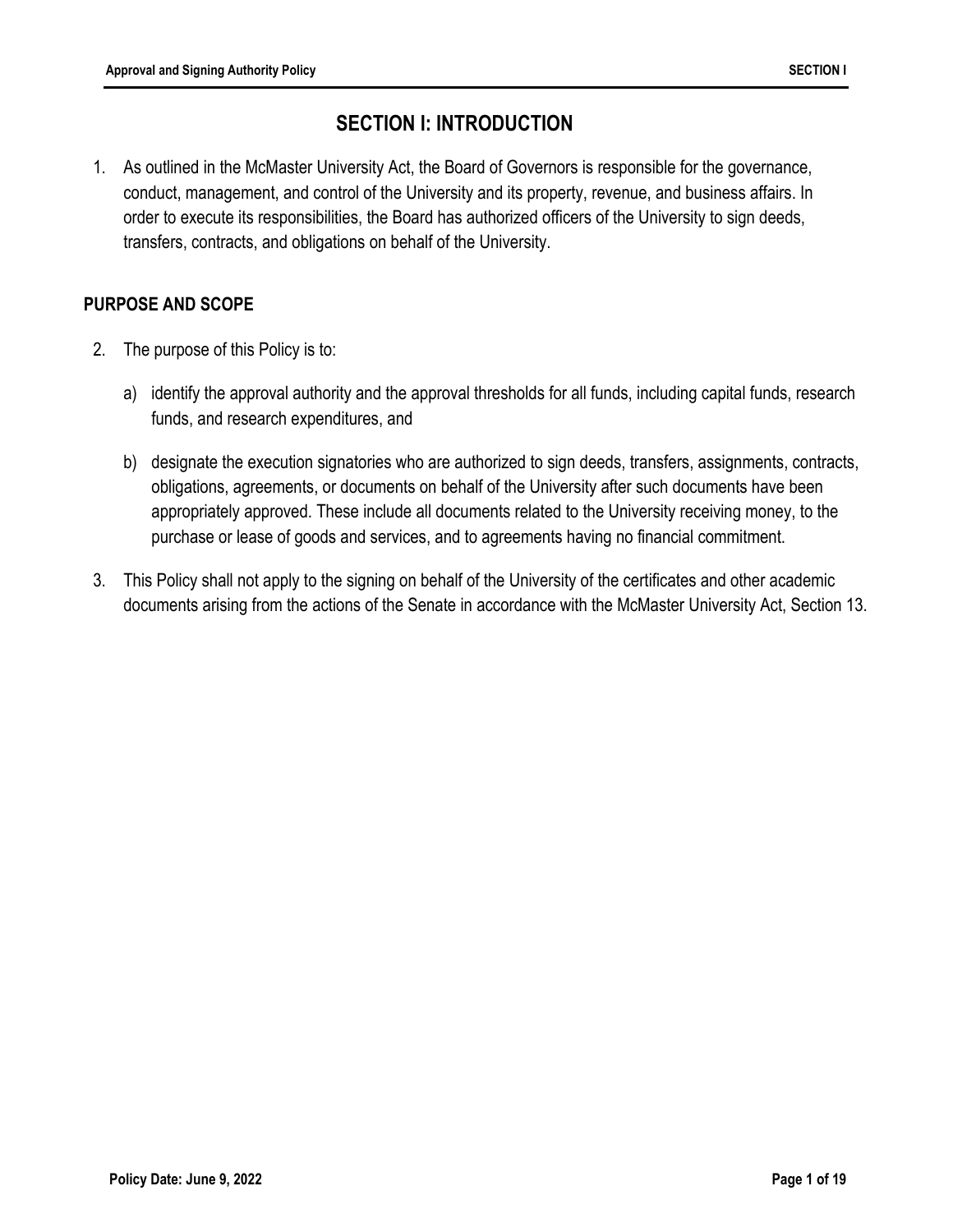#### **TERMS AND DEFINITIONS**

- 4. For the purpose of interpreting this document:
	- a) words in the singular may include the plural and words in the plural may include the singular;
	- b) **Approval Authority** means the body or individual within the University's governance or management structure with the responsibility to commit the University to the relationship;
	- c) **Account Holder** means the employee who has the highest level of decision-making authority for a budget unit in a Faculty, department or other operating unit;
	- d) **Execution Signatory** means the individual(s) assigned the responsibility of executing formal documents, forms and instruments that bind the University contractually;
	- e) **VPOF** means the Vice-President (Operations and Finance);
	- f) **Provost** means the Provost and Vice-President (Academic)
	- g) **CTO** means the Assistant Vice-President and Chief Technology Officer;
	- h) **Board Secretary** means the University Secretary;
	- i) **AVP (Admin) & CFO** means Assistant Vice-President (Administration) and Chief Financial Officer;
	- j) **Dean and VP, FHS** means the Dean and Vice-President, Faculty of Health Sciences;
	- k) **Area AVP** means Area Assistant/Associate Vice-President.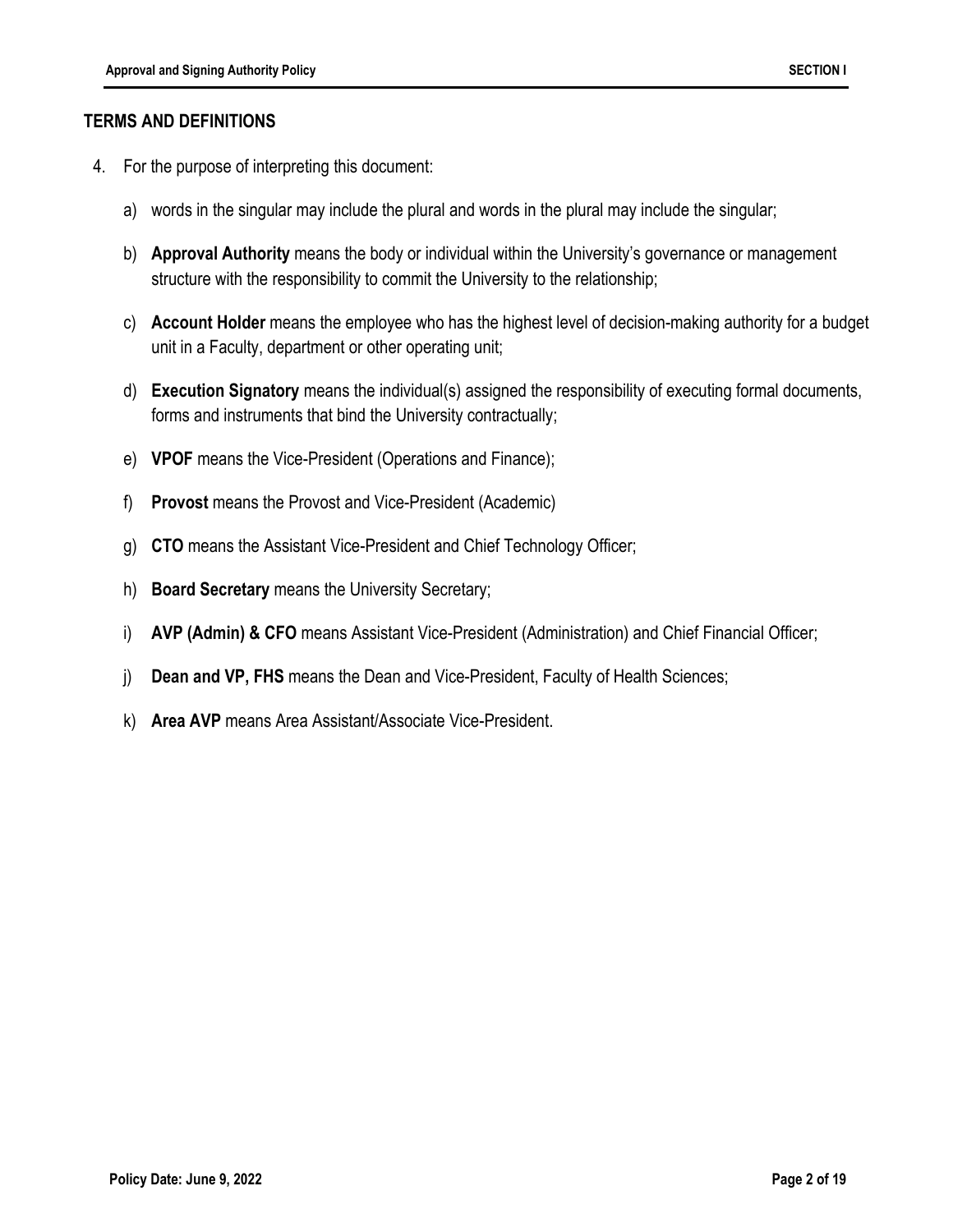### **SECTION II: RESPONSIBILITIES AND CONFLICT OF INTEREST**

- 5. The Execution Signatories have the responsibility to exercise their authority in the manner of a prudent University administrator.
- 6. All purchases of goods and services and leases must be executed using the duly authorized processes developed and supported by the Department of Strategic Procurement.
- 7. All contracts must comply with the policies of the University and of external bodies, as applicable (see Appendix A: Related Policies and Legislation). For example, depending upon the nature and complexity of the agreement to be signed, the responsibility of the Execution Signatory shall include an assessment of some or all of the following:
	- a) the ability of the University to meet any financial obligations resulting from the agreement;
	- b) the ability of the other party(ies) to meet its (their) obligations;
	- c) compliance with labour legislation, employee collective agreements, sponsor guidelines, tax legislation, other legislative and regulatory requirements, and applicable University policies;
	- d) whether all approvals required by any applicable policy or practice have been obtained for the contract;
	- e) whether terms and conditions of the contract should be reviewed by Strategic Procurement;
	- f) in consultation with the Vice-President Operations and Finance (the "VPOF"), an assessment of whether legal or other expert advice is needed;
	- g) the financial and other benefits that are expected to flow to the University as a result of the contract;
	- h) whether the overhead rate, if any, included in the contract is consistent with University guidelines; and/or
	- i) the provisions regarding intellectual property requirements, physical, bodily injury and personal injury indemnities, and environmental liabilities.
- 8. Execution Signatories shall not exercise their signing authority in circumstances where conflicts of interest exist or could be seen to exist; in addition, individuals shall inform their immediate supervisor when such circumstances exist to enable alternative execution arrangements to be made.
- 9. One original copy of all signed and executed contracts must be deposited or stored electronically with the VPOF or be maintained in a location approved by the VPOF. The VPOF must ensure an appropriate repository for executed instruments exists, this may be in either paper or electronic form.
- 10. That register is to include: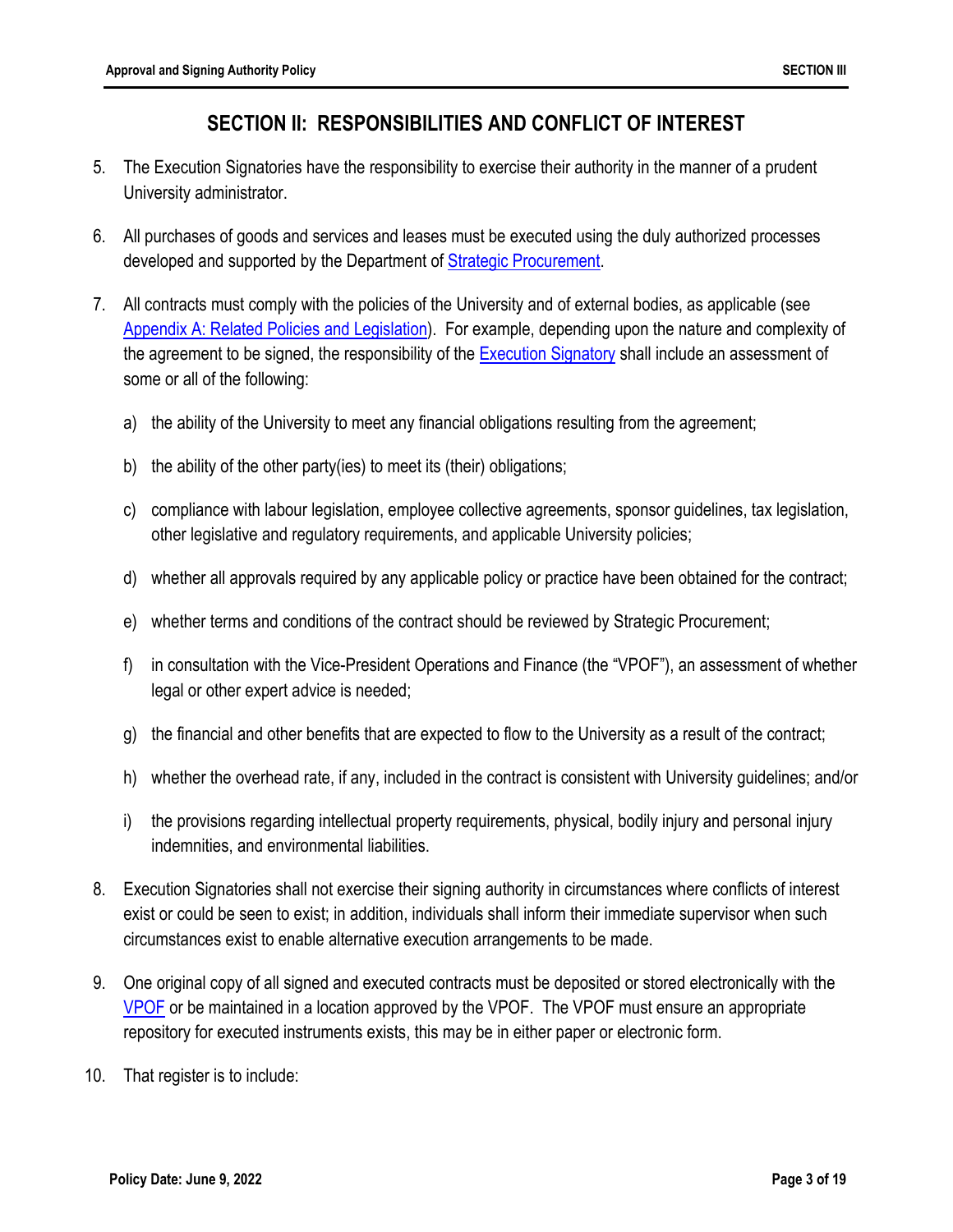- a) a list of contractual documents signed by the appropriate individuals and the corresponding execution date;
- b) the name of any other party or parties signing the documents and their respective execution dates;
- c) a brief description of the subject matter contained in the documents; and
- d) the effective start and termination date and the actual or estimated amount of each contractual obligation.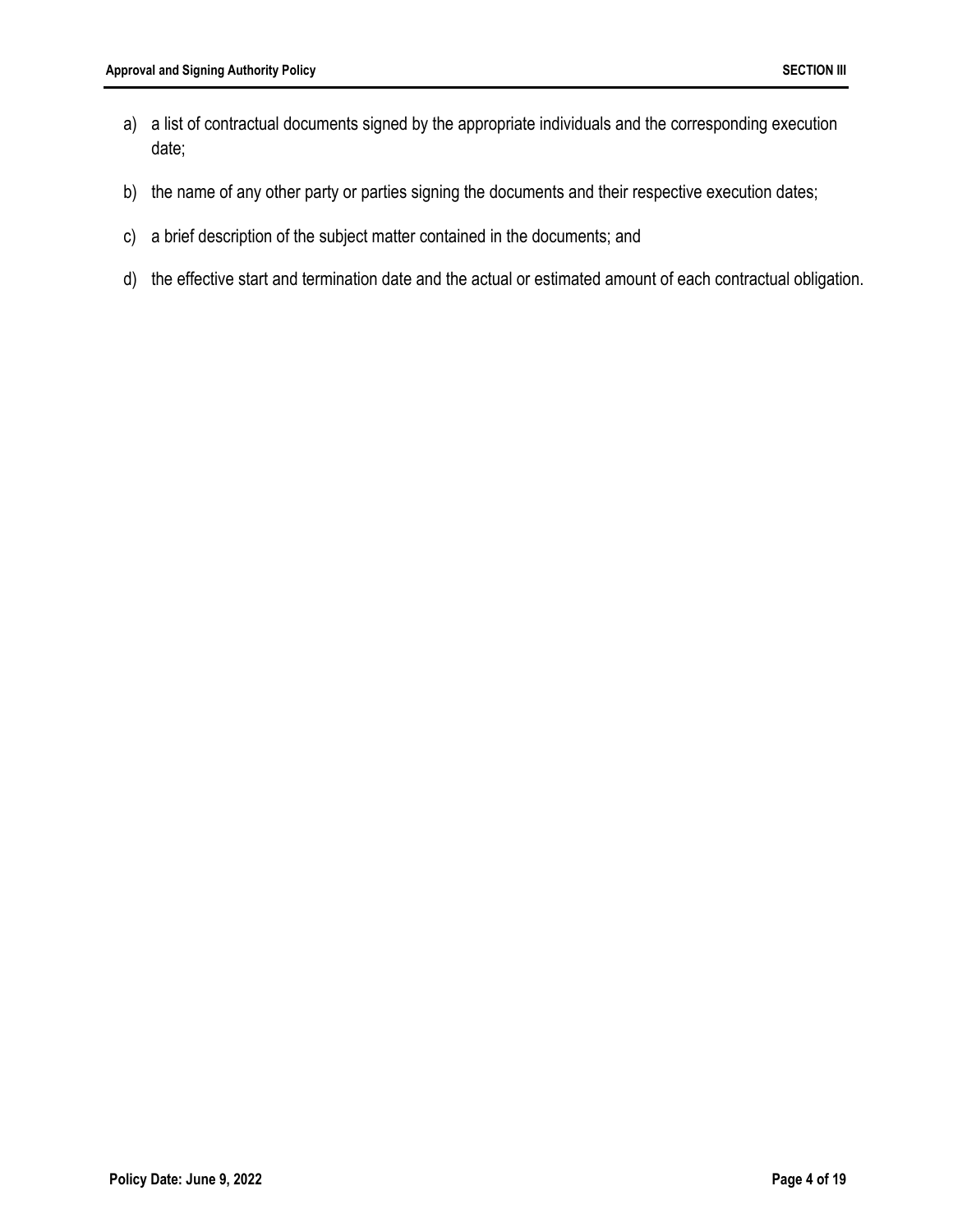## **SECTION III: SIGNING AUTHORITY**

- 11. Determination of the appropriate Approval Authority and Execution Signatory is based on the subject matter of the contract/agreement and the dollar amount of such contact/agreement, and whether or not the University is receiving or paying out money under the contract/agreement (see the Authority Matrices).
- 12. Signing authority for contracts and agreements above \$100,000 must be executed by a minimum of two approvers, one of whom must be an AVP, Dean or VP. In all cases the two signatures must be different individuals. The exception is for agreements in charts A.3. and A.5. which require only one signature.
- 13. No contract over \$10,000 for the purchase of goods or services may be released until approved through the University's electronic system using the charts in the Authority Matrices.
- 14. For agreements that span a period of greater than one (1) year, dollar amounts, including annual maintenance fees, should be aggregated across all years and should not be broken down into per annum amounts when assessing the proper authorisation required. For subsequent agreements extending or renewing a duly signed agreement, required signatures will be as per the incremental funds or costs unless a new total threshold is passed, in which case the signatures should be per the aggregate total.
- 15. All dollar amounts cited in this document are exclusive of duties, taxes and shipping charges.
- 16. Where a purchase represents a renewal, the thresholds apply to the total cost of the previous term(s) and the new term.
- 17. An individual, designated in the authority matrices as the Approval Authority or Execution Signatory, may from time to time temporarily delegate their authority to execute a document where there is reason to do so. The individual delegating the responsibility remains accountable.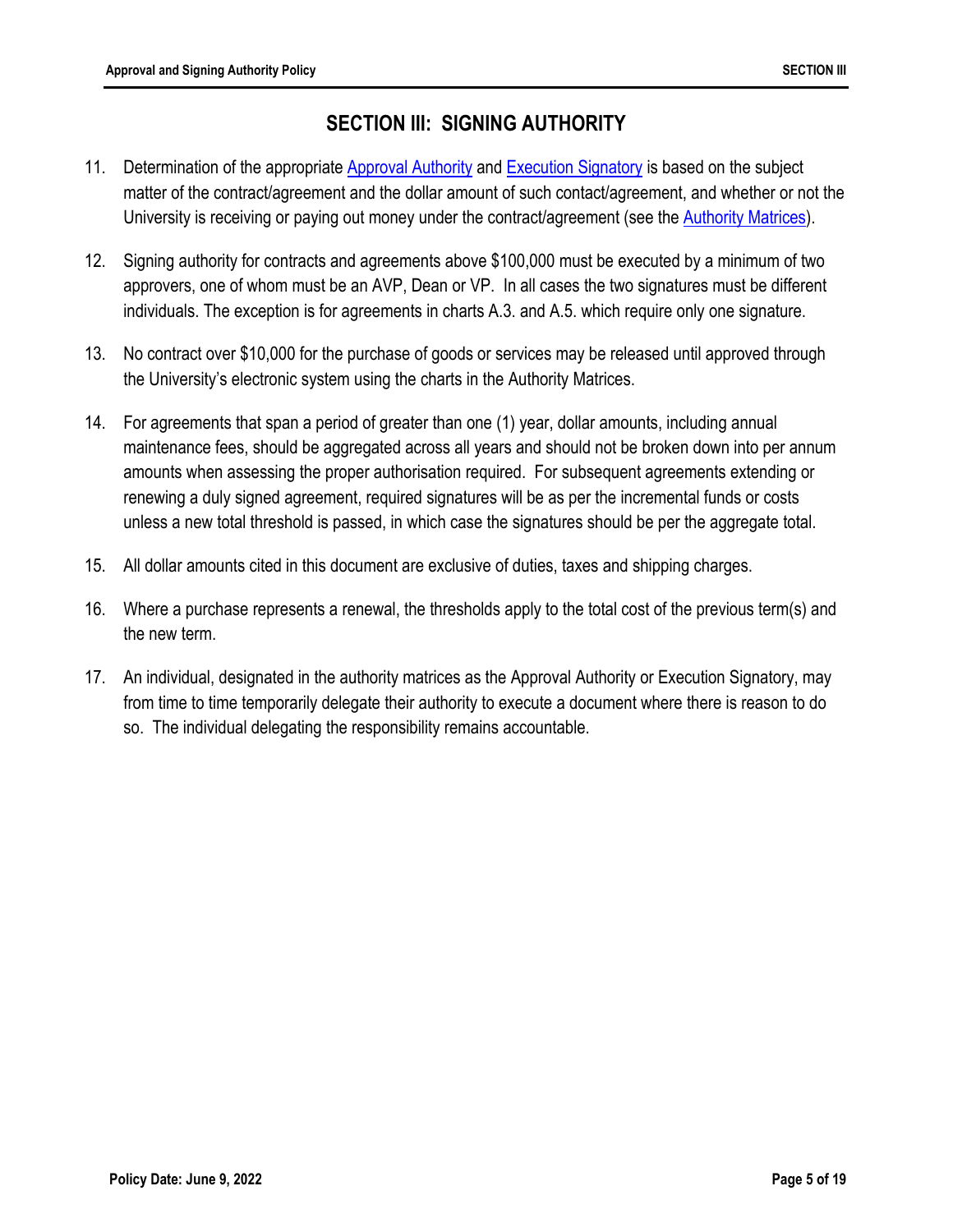## **SECTION IV: AUTHORITY MATRICES**

18. The Authority Matrices outline the financial thresholds and approvals required to undertake projects and make commitments on behalf of McMaster University.

#### **A.1. All Funds: excluding the Research Fund (see A.2) and Capital Fund (see A.4)**

- 19. When applying the A1 matrix, the following information applies:
	- a) AVP signing officers include:
		- Assistant Vice-Presidents
		- Associate Vice-Presidents
		- Vice-Provosts
		- Registrar
		- University Librarian
		- Treasurer
		- Director of Faculty Administration
		- Director of Research Finance Administration
		- Vice-Dean, Education, Faculty of Health Sciences, and
		- Controller.
	- b) all Investments must be executed by the Treasurer, using the duly authorized processes of the appropriate committees of the Board of Governors.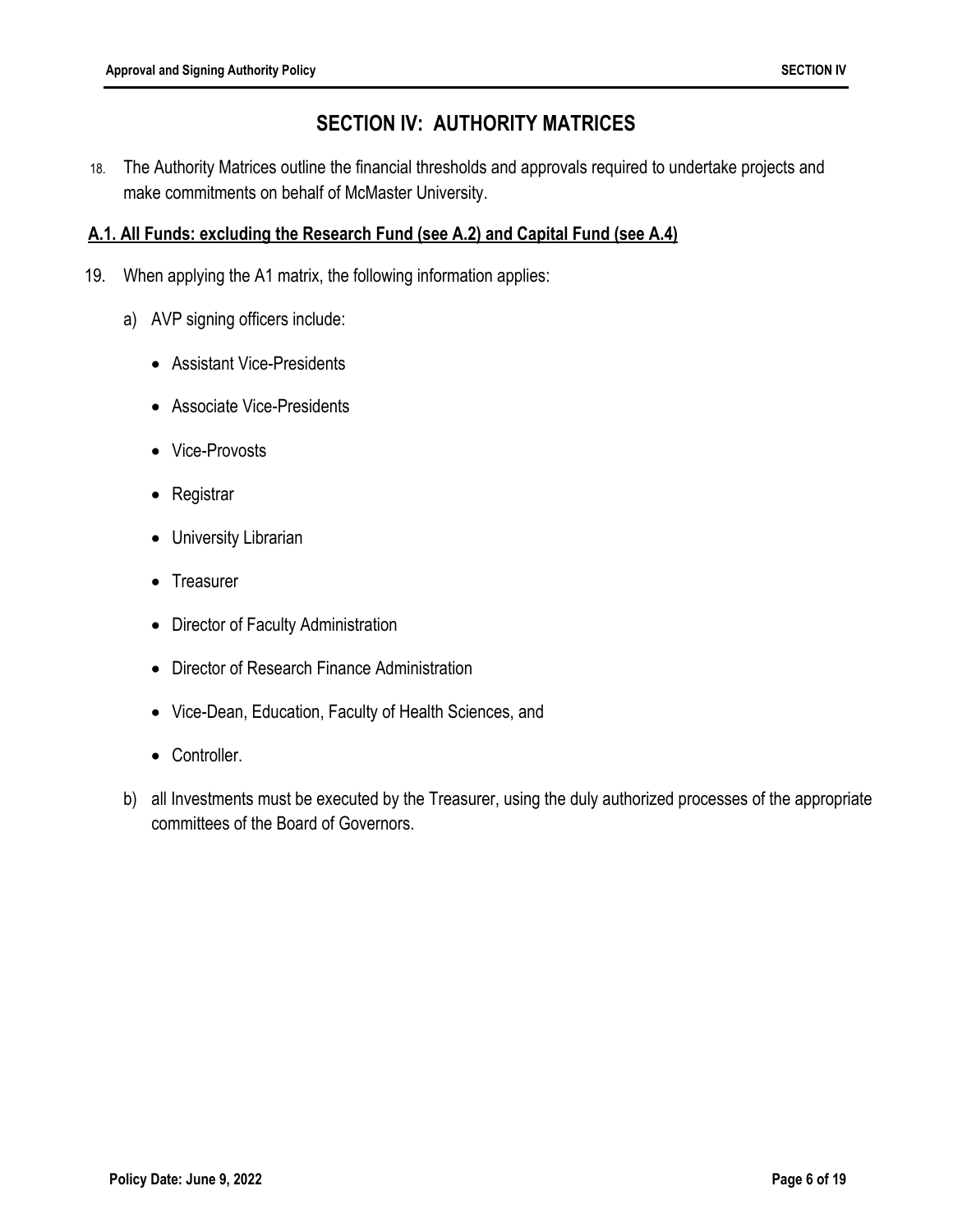| A.1. All Funds: excluding the Research Fund (see A.2) and Capital Fund (see A.4) |                                                       |                                                                                                                                                                                  |                                                         |
|----------------------------------------------------------------------------------|-------------------------------------------------------|----------------------------------------------------------------------------------------------------------------------------------------------------------------------------------|---------------------------------------------------------|
| <b>Dollar Threshold</b>                                                          | <b>Approval Authority</b>                             | <b>Execution Signatory</b>                                                                                                                                                       | Process of<br>Implementation or<br><b>Document Used</b> |
| \$10M and above                                                                  | • Board of Governors                                  | One of:<br><b>VPOF</b><br>٠<br>Provost<br>President<br><b>Board Secretary</b><br><b>Board Chair</b><br>And: Project Holder (Account Holder)<br>And, if technology: CTO           |                                                         |
| \$2M up to \$9,999,999                                                           | • Planning and<br><b>Resources Committee</b>          | One of:<br><b>AVP (Admin) &amp; CFO</b><br>$\bullet$<br><b>VPOF</b><br>٠<br>Provost<br>President<br>$\bullet$<br>And: Project Holder (Account Holder)<br>And, if technology: CTO |                                                         |
| \$100,000 up to<br>\$1,999,999                                                   | <b>AVP</b><br>$\bullet$<br>Dean, or<br><b>VP</b><br>٠ | One of:<br>Area AVP<br>Dean<br>VP<br>And: Project Holder (Account Holder)<br>And, if technology: CTO                                                                             |                                                         |
| Under \$100,000                                                                  | Project Holder<br>$\bullet$<br>(Account Holder)       | Project Holder (Account Holder)<br>٠                                                                                                                                             |                                                         |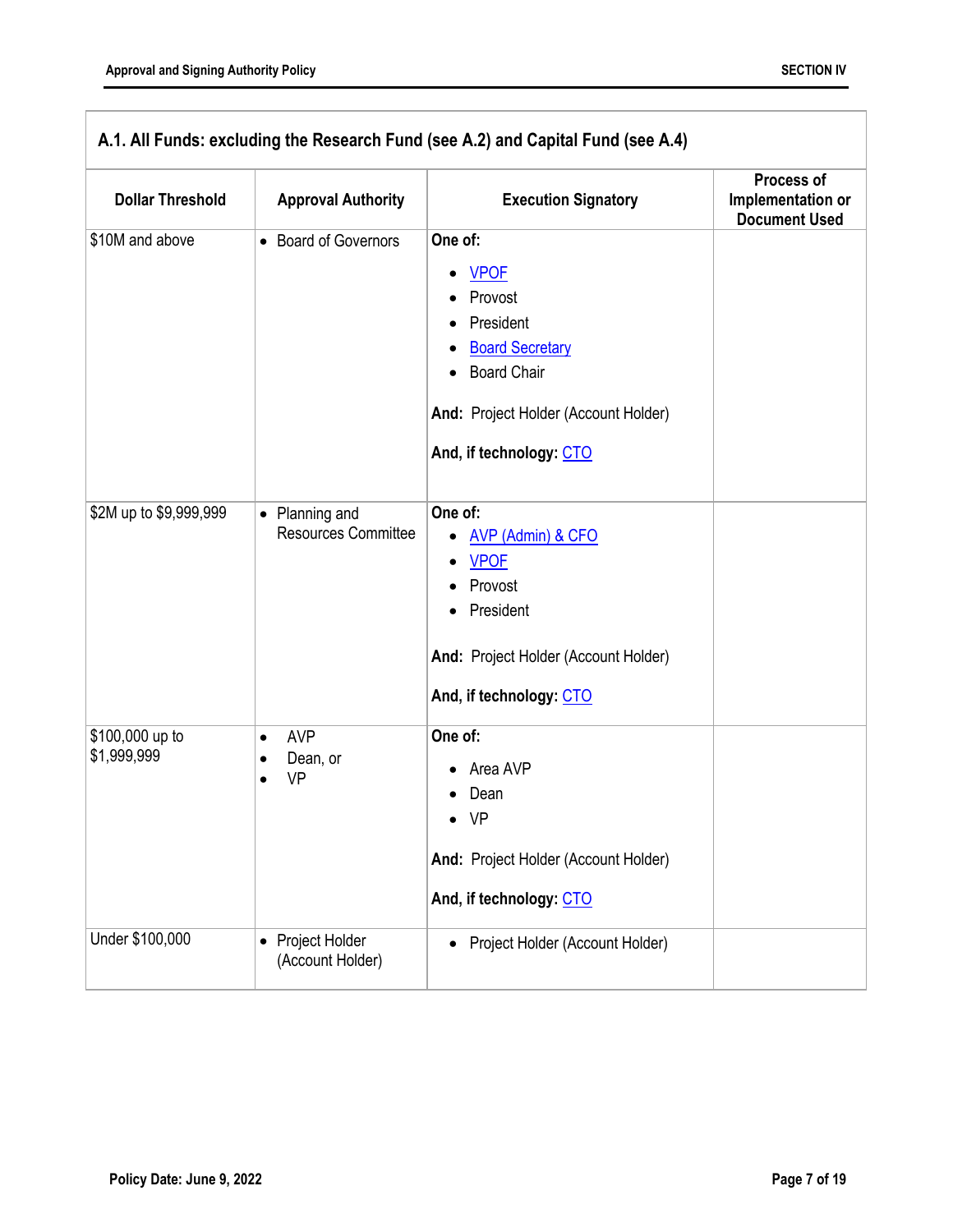#### **A.2. Research Fund Expenditures**

- 20. When applying the A.2. matrix, the following information applies:
	- a) AVP signing officers include
		- Associate Vice-President (Research)
		- Assistant Vice-President, Research Administration
		- Vice-Dean Research Health Sciences
		- Director of Research Finance and Administration
		- Assistant Vice-President & Chief Administrative Officer (Faculty of Health Sciences)
		- Executive Director Finance FHS
		- Director Research Finance FHS, and
		- Assistant Vice-President (Administration) and Chief Financial Officer
	- b) all Investments must be executed by the Treasurer, using the duly authorized processes of the appropriate committees of the Board of Governors.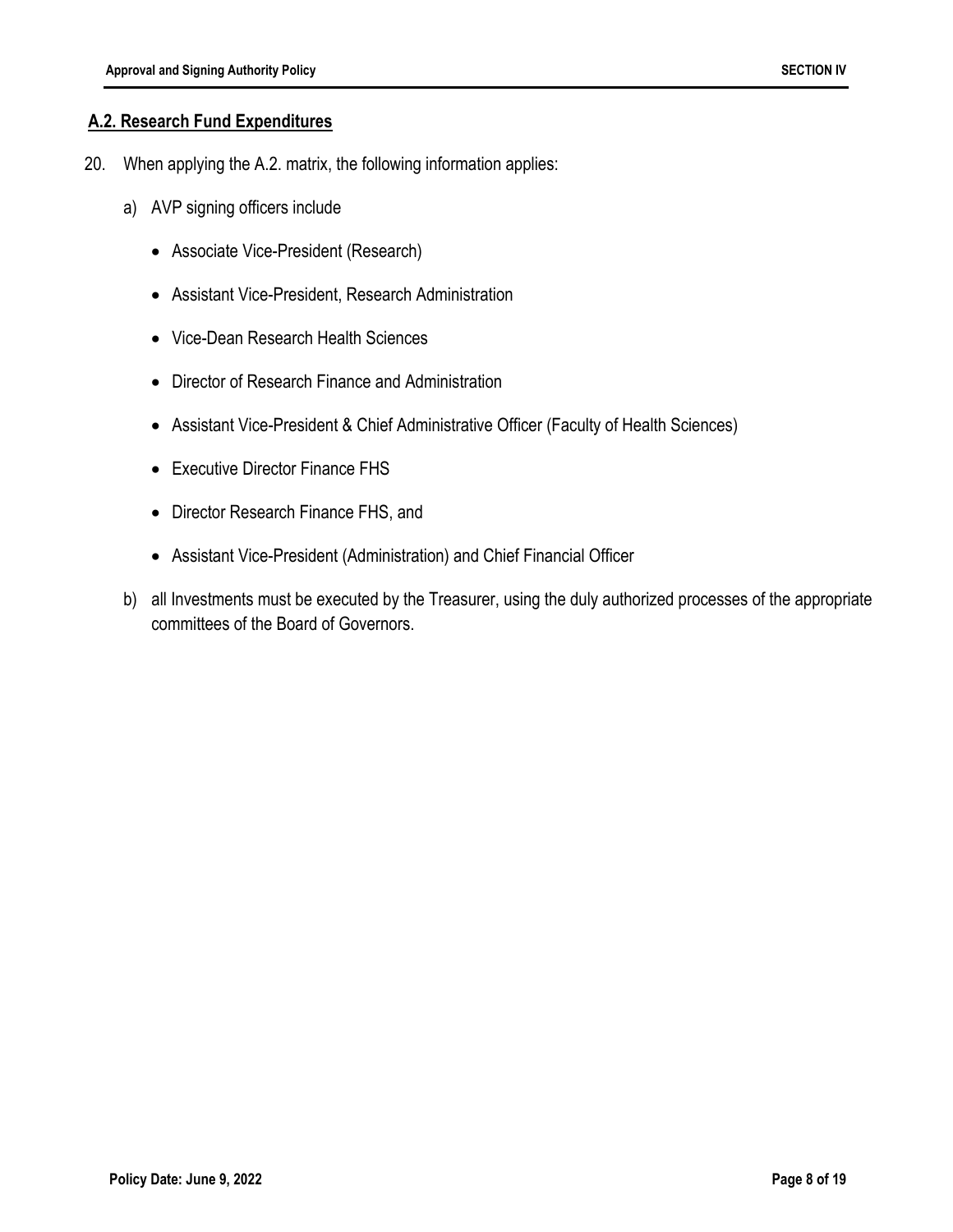| <b>Dollar Threshold</b>             | <b>Approval Authority</b>              | <b>Execution Signatory</b>                                                                                                                                                                                                                                | Process of Implementation or<br><b>Document Used</b>                                                                                                                                                                                                                                                                                                                                     |
|-------------------------------------|----------------------------------------|-----------------------------------------------------------------------------------------------------------------------------------------------------------------------------------------------------------------------------------------------------------|------------------------------------------------------------------------------------------------------------------------------------------------------------------------------------------------------------------------------------------------------------------------------------------------------------------------------------------------------------------------------------------|
| \$10 Million<br>and above           | <b>Board of Governors</b><br>$\bullet$ | One of:<br><b>VPOF</b><br>VP Research<br>VP and Dean, FHS,<br>Provost<br>President<br><b>Board Secretary</b><br><b>Board Chair</b><br>And: Research Finance Office<br>(Central or FHS)<br>And: Project Holder (Account Holder)<br>And, if technology: CTO | All agreements or documents with<br>3rd parties must be reviewed by the<br>appropriate office according to the<br>type of expenditure. This could<br>include Strategic Procurement, the<br>Office of Legal Services, the<br>Research Finance Offices or MILO<br>All research expenditures must<br>follow the appropriate Research<br>Finance Office approval process<br>(Central or FHS) |
| \$2 Million<br>up to<br>\$9,999,999 | Planning and<br>Resources<br>Committee | One of:<br><b>AVP (Admin) &amp; CFO</b><br><b>VPOF</b><br>Provost<br>President<br>And: Research Finance Office<br>(Central or FHS)<br>And: Project Holder (Account Holder)<br>And, if technology: CTO                                                     | Expenditures for IT infrastructure<br>and IT security must follow<br>consultation and review by the<br>CTO.<br><b>Types of Documents:</b><br><b>Equipment orders</b><br>• Service Agreements excluding<br>research service agreements<br>under Matrix A.3                                                                                                                                |
| \$100,000                           | $\bullet$ AVP                          | One of:                                                                                                                                                                                                                                                   |                                                                                                                                                                                                                                                                                                                                                                                          |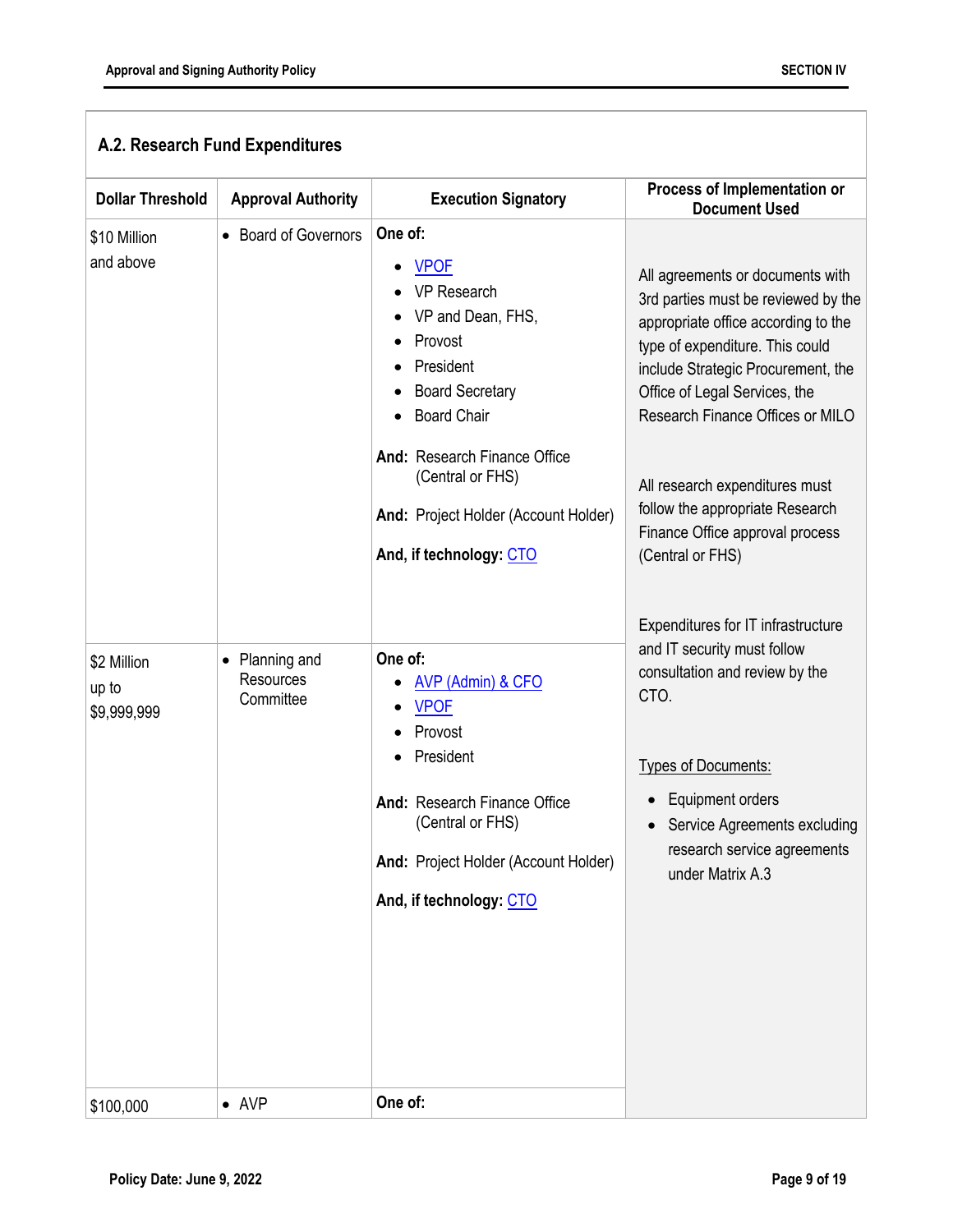| A.2. Research Fund Expenditures |                                                                                   |                                                                                                                                         |                                                                                                                                                                                                                                                              |
|---------------------------------|-----------------------------------------------------------------------------------|-----------------------------------------------------------------------------------------------------------------------------------------|--------------------------------------------------------------------------------------------------------------------------------------------------------------------------------------------------------------------------------------------------------------|
| <b>Dollar Threshold</b>         | <b>Approval Authority</b>                                                         | <b>Execution Signatory</b>                                                                                                              | Process of Implementation or<br><b>Document Used</b>                                                                                                                                                                                                         |
| up to<br>\$1,999,999            | Dean, or<br><b>VP</b>                                                             | AVP<br><b>VP</b><br>And: Research Finance Office<br>(Central or FHS)<br>And: Project Holder (Account Holder)<br>And, if technology: CTO | All agreements or documents with<br>3rd parties must be reviewed by the<br>appropriate office according to the<br>type of expenditure. This could<br>include Strategic Procurement, the<br>Office of Legal Services, the<br>Research Finance Offices or MILO |
| Under \$100,000                 | Project Holder<br>$\bullet$<br>(Account Holder)<br>and Research<br>Finance office | One of:<br><b>Research Finance Office</b><br>(Central)<br>Research Finance Office (FHS)<br>And: Project Holder (Account Holder)         | All research expenditures must<br>follow the appropriate Research<br>Finance Office approval process<br>(Central or FHS)<br>Expenditures for IT infrastructure<br>and IT security must follow<br>consultation and review by the<br>CTO.                      |
|                                 |                                                                                   |                                                                                                                                         | <b>Types of Documents:</b><br>Equipment orders<br>Service Agreements excluding<br>research service agreements<br>under Matrix A.3                                                                                                                            |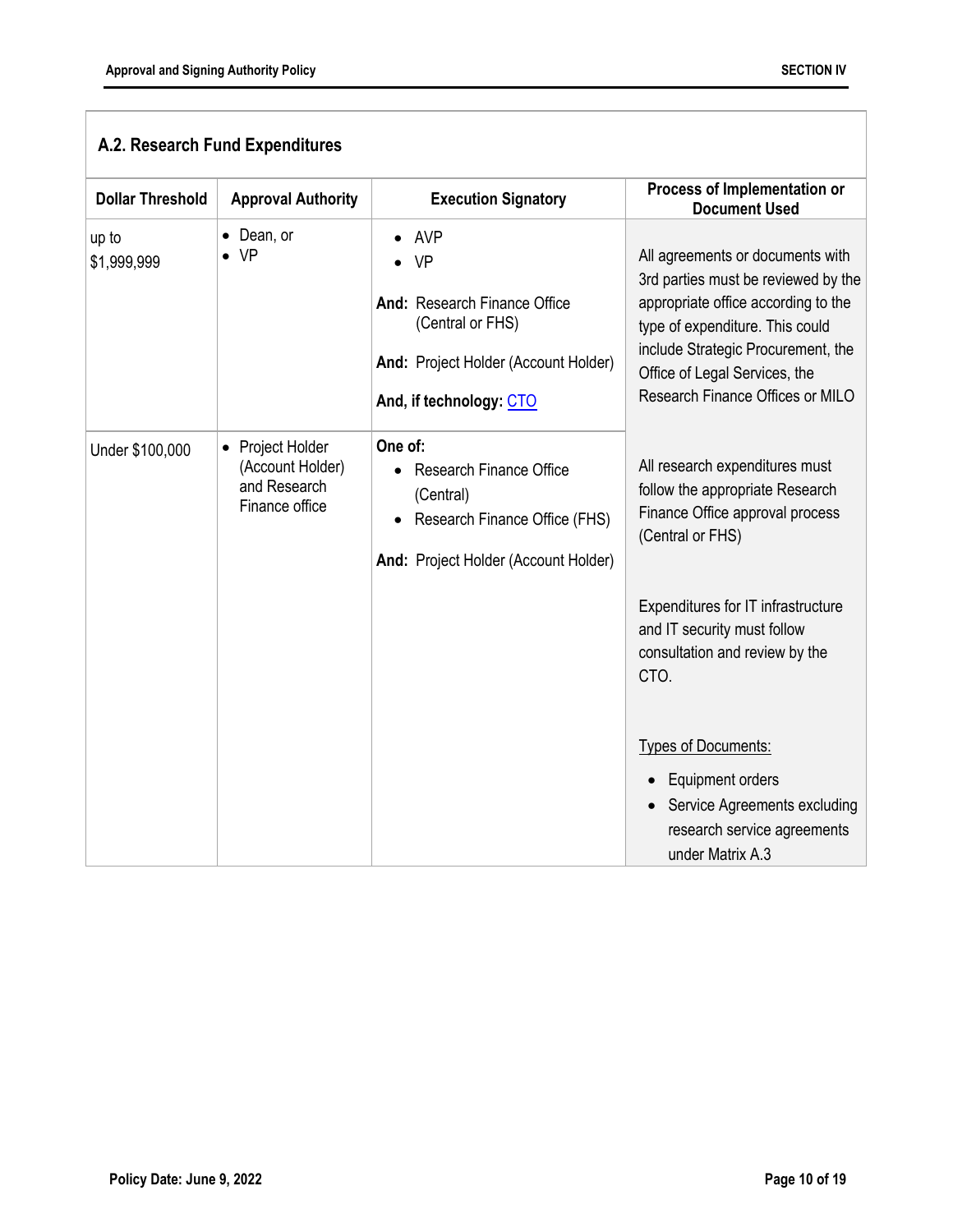#### **A.3. Research And Intellectual Property**

- 21. When applying the A.3. matrix, the following information applies:
	- a) AVP signing officers include:
		- Executive Director McMaster Industry Liaison Office
		- Associate Vice- President (Research)
		- Vice-Dean Research Health Sciences
		- Director Health Research Services FHS
		- Director, Research Office for Administration, Development and Support, and
		- Assistant Vice-President, Research Administration.
- 22. For all agreements, involving research and intellectual property, or resulting from a peer or merit review process, where the:
	- a) University is receiving money;
	- b) University is transferring funds to a collaborating partner institution; or
	- c) agreement does not deal with the payment by either party of money.
- 23. Review of documents and signatures normally obtained by ROADS, Health Research Services or MILO
- 24. Typical documents include:
	- a) documents for research funds coming to McMaster:
		- contribution or Funding Agreement from funding agency or contract
		- Inter-Institutional Agreement (IIA) or sub-grants with other institutions or companies for transfer in
		- research contracts, research service or research collaboration agreements
		- clinical trial agreements
		- transfer agreements (hospital)
		- license agreements, transfer or assignment of intellectual property (IP)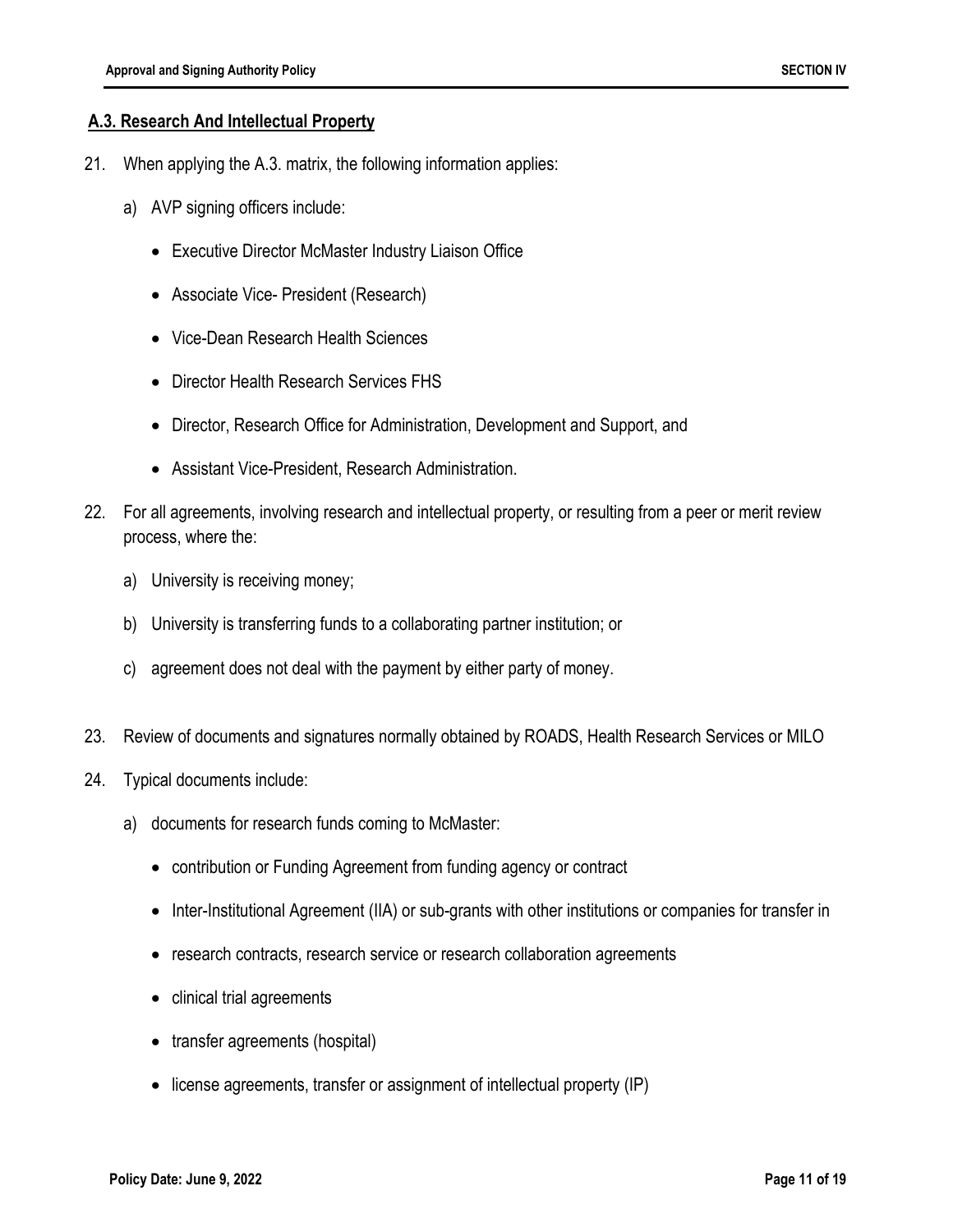- confidentiality, material transfer, data transfer (with funding)
- memorandum of understanding (MOU), letter of intent (with funding)
- consulting agreements (McMaster is consultant)
- hospital cost recovery funding agreements
- amendments or renewals of any of the above
- b) documents for research expenditures by McMaster related to research funding:
	- inter-institutional agreement (IIA), sub-grants with other institutions or companies for transfer out
	- transfer agreements or cost recovery (hospital)
	- service agreements or purchase orders for payment to 3rd parties
	- transfer agreements
	- hospital cost recovery commitment agreements
	- subrecipient commitment agreements
- c) documents related to research agreements or activities, but which do not involve payment by either party:
	- statement of intent, memorandum of understanding (MOU), letter of intent
	- due diligence forms
	- confidentiality, material transfer, data transfer, inter-institutional agreements
	- declarations for anti-bribery
	- assignment of intellectual property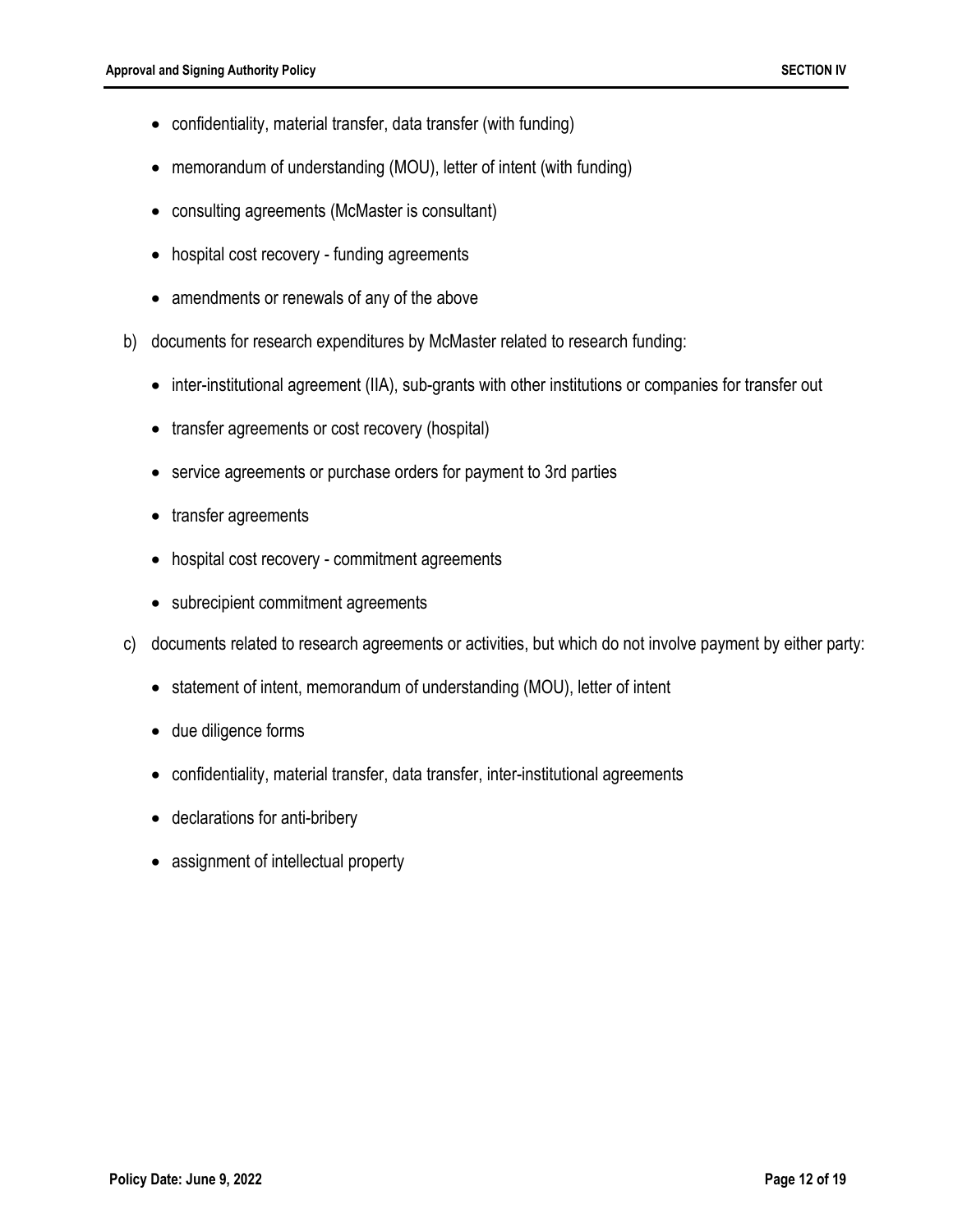| <b>Dollar Threshold</b> | <b>Approval Authority</b>                     | <b>Execution Signatory</b>                                                                                       | Process of Implementation or<br><b>Document Used</b>                                                                                                                                                                                                                                                                                                                         |
|-------------------------|-----------------------------------------------|------------------------------------------------------------------------------------------------------------------|------------------------------------------------------------------------------------------------------------------------------------------------------------------------------------------------------------------------------------------------------------------------------------------------------------------------------------------------------------------------------|
| \$2,000,000 and over    | One of:<br>VP Research, or<br>Dean and VP FHS | Two of:<br>VP Research,<br>Dean and VP, FHS<br>$\bullet$<br>Provost<br>President,<br><b>University Secretary</b> | All agreements or documents<br>with 3rd parties must be<br>reviewed by one of the<br>Research Office (ROADS,<br>MILO, HRS) in consultation with<br>OLS or Purchasing, as<br>applicable                                                                                                                                                                                       |
| Under \$1,999,999       | $\bullet$ AVP, or<br>$\bullet$ VP             | One of:<br>$\bullet$ AVP<br><b>VP Research</b><br>Dean and VP FHS<br>Provost                                     | In the case of where receipt of<br>research funds requires the<br>expenditure of incremental<br>McMaster cash specific to the<br>proposed research, approval for<br>this incremental cash<br>contribution will follow the<br>charts in the Authority charts<br>according to the source of the<br>contribution.<br>See section 25. for typical<br>documents signed under A.3. |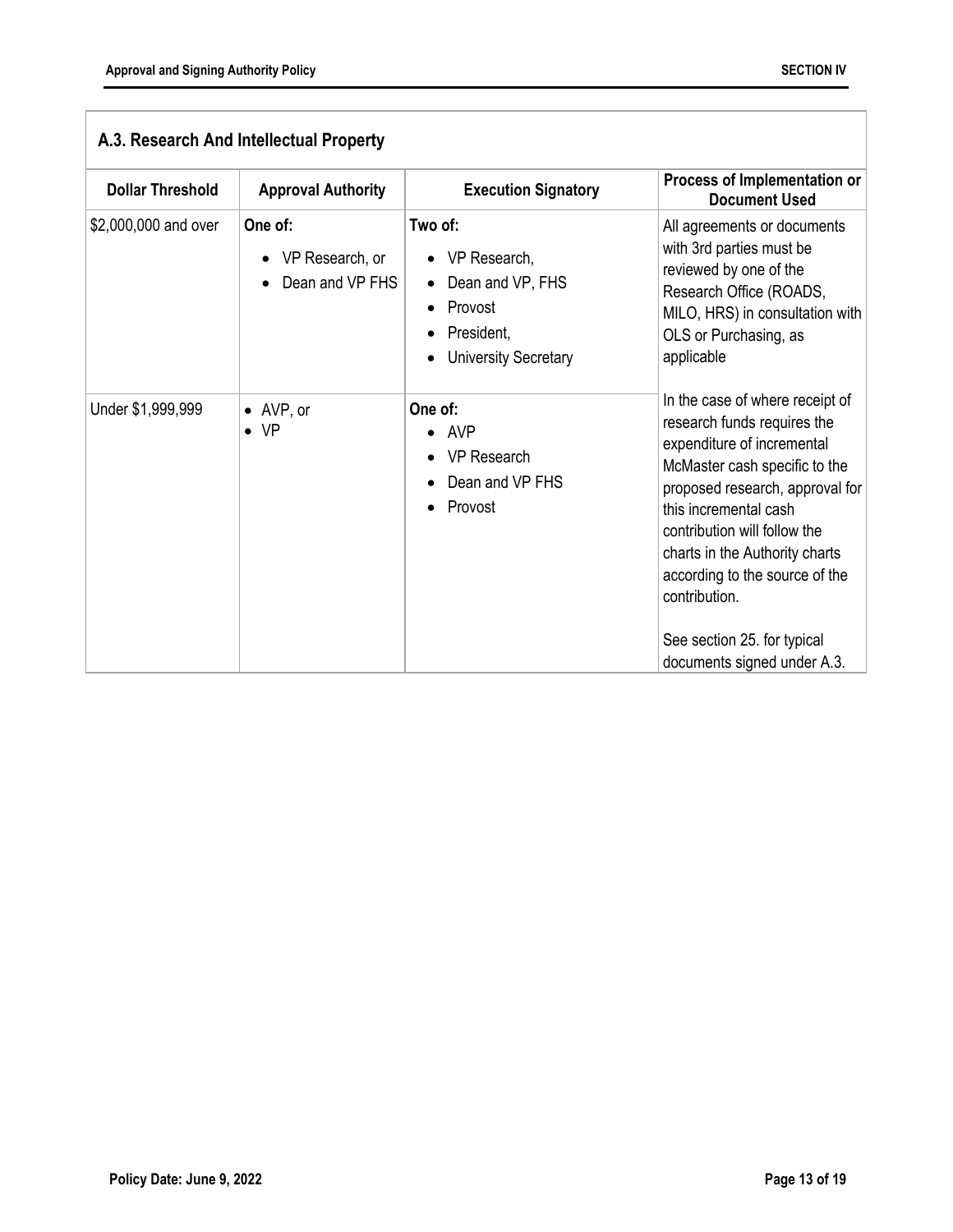#### **A 4. Capital Project Funds and Award of Contracts / Purchase Orders**

- 25. When applying the A4 matrix, the following information applies:
	- a) emergency work may proceed, approved by VPOF or designate, and reported at the next Planning and Resources Committee meeting or Board of Governors meeting as appropriate;
	- b) Award of Purchase Orders/Contracts includes professional consultants, architects, engineers, design consultants, and construction managers;
	- c) cumulative cost overruns exceeding 20% of the original approved overall project budget require reapproval by the highest original approver;
	- d) Change Orders to existing Contracts/Purchase Orders which cumulatively do not increase the approved Overall Project Budget do not require reapproval in accordance with the thresholds above; and
	- e) if a revised project value alters to the next or higher approval authority, approval is required from the higher approving authority.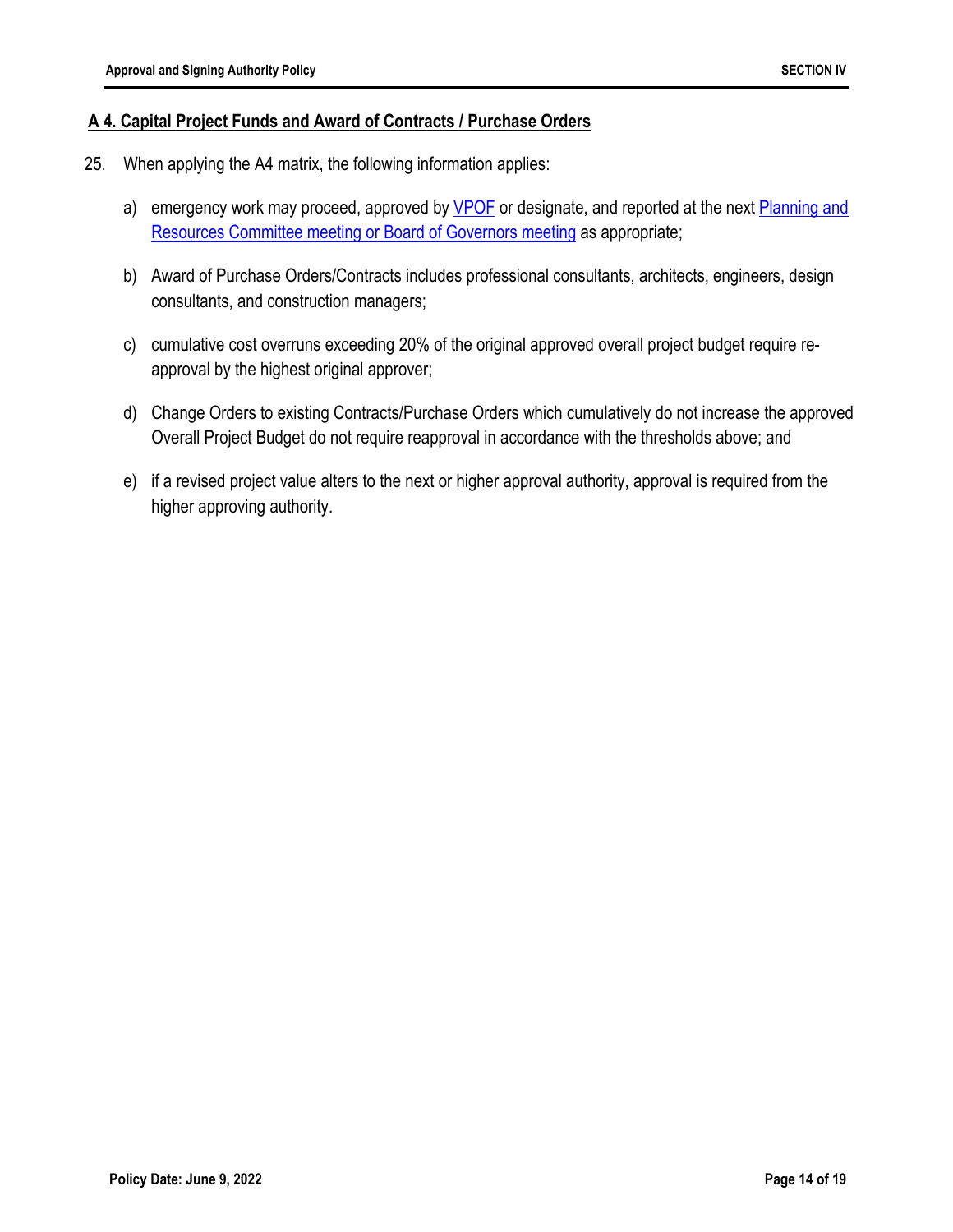| <b>Dollar Threshold</b>               | <b>Approval Authority</b>                               | <b>Execution Signatory</b>                                                                                                                                                              | Process of Implementation or<br><b>Document Used</b>                 |
|---------------------------------------|---------------------------------------------------------|-----------------------------------------------------------------------------------------------------------------------------------------------------------------------------------------|----------------------------------------------------------------------|
| \$20 Million<br>and above             | • Board of Governors                                    | One of:<br>President<br>Provost<br><b>VPOF</b><br>٠<br><b>Board Secretary</b><br>And two of:<br>• AVP (Facility Services)<br>• AVP (Admin) & CFO                                        | <b>Purchase Requisition</b><br>Legal Contracts binding<br>University |
| \$10 Million<br>up to<br>\$19,999,999 | Planning and<br>$\bullet$<br><b>Resources Committee</b> | One of:<br>President<br>$\bullet$<br>Provost<br>٠<br><b>VPOF</b><br>$\bullet$<br><b>Board Secretary</b><br>$\bullet$<br>And two of:<br>• AVP (Facility Services)<br>• AVP (Admin) & CFO |                                                                      |
| \$5,000,000<br>up to<br>\$9,999,999   | $\bullet$ VPOF                                          | Two of:<br>President<br>Provost<br>• VPOF<br>And two of:<br>• AVP (Facility Services)<br>• AVP (Admin) & CFO                                                                            |                                                                      |
| \$2,000,000<br>up to \$4,999,999      | $\bullet$ VPOF                                          | Two of:<br>• VPOF<br><b>AVP (Facility Services)</b><br>AVP (Admin) & CFO                                                                                                                |                                                                      |
| \$500,000<br>up to \$1,999,999        | <b>AVP</b> (Facility<br>$\bullet$<br>Services)          | One of:<br><b>VPOF</b><br><b>AVP (Facility Services)</b>                                                                                                                                |                                                                      |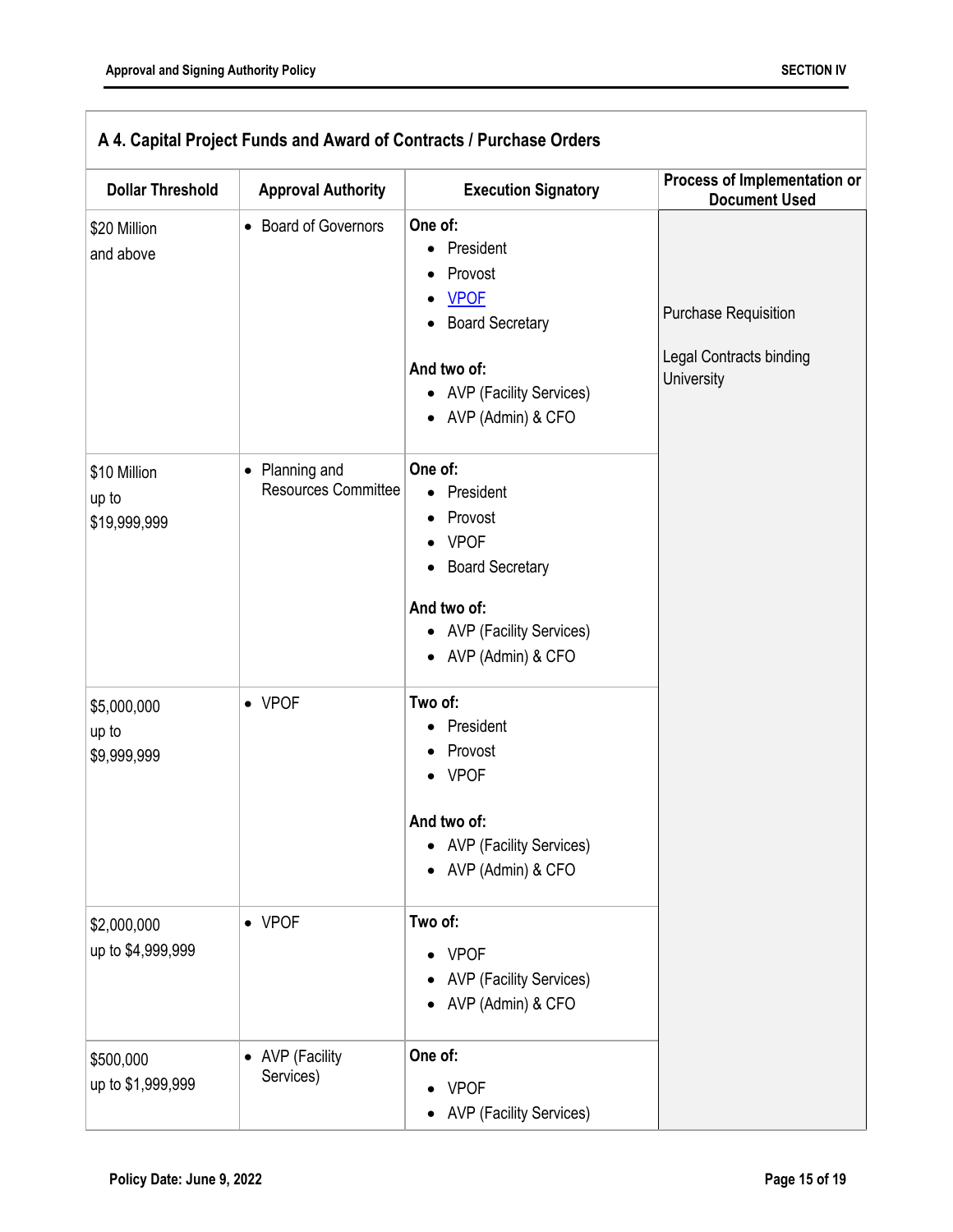| A 4. Capital Project Funds and Award of Contracts / Purchase Orders |                                                 |                                                                                                                                     |                                                                             |
|---------------------------------------------------------------------|-------------------------------------------------|-------------------------------------------------------------------------------------------------------------------------------------|-----------------------------------------------------------------------------|
| <b>Dollar Threshold</b>                                             | <b>Approval Authority</b>                       | <b>Execution Signatory</b>                                                                                                          | Process of Implementation or<br><b>Document Used</b>                        |
|                                                                     |                                                 | And one of:<br>Director, Design &<br>Construction<br>Director of Finance, Facility<br><b>Services</b>                               | <b>Purchase Requisition</b><br><b>Legal Contracts binding</b><br>University |
| Under \$500,000                                                     | Director, Design &<br>$\bullet$<br>Construction | Two of:<br><b>AVP (Facility Services)</b><br>Director, Design &<br>Construction<br>Director of Finance, Facility<br><b>Services</b> |                                                                             |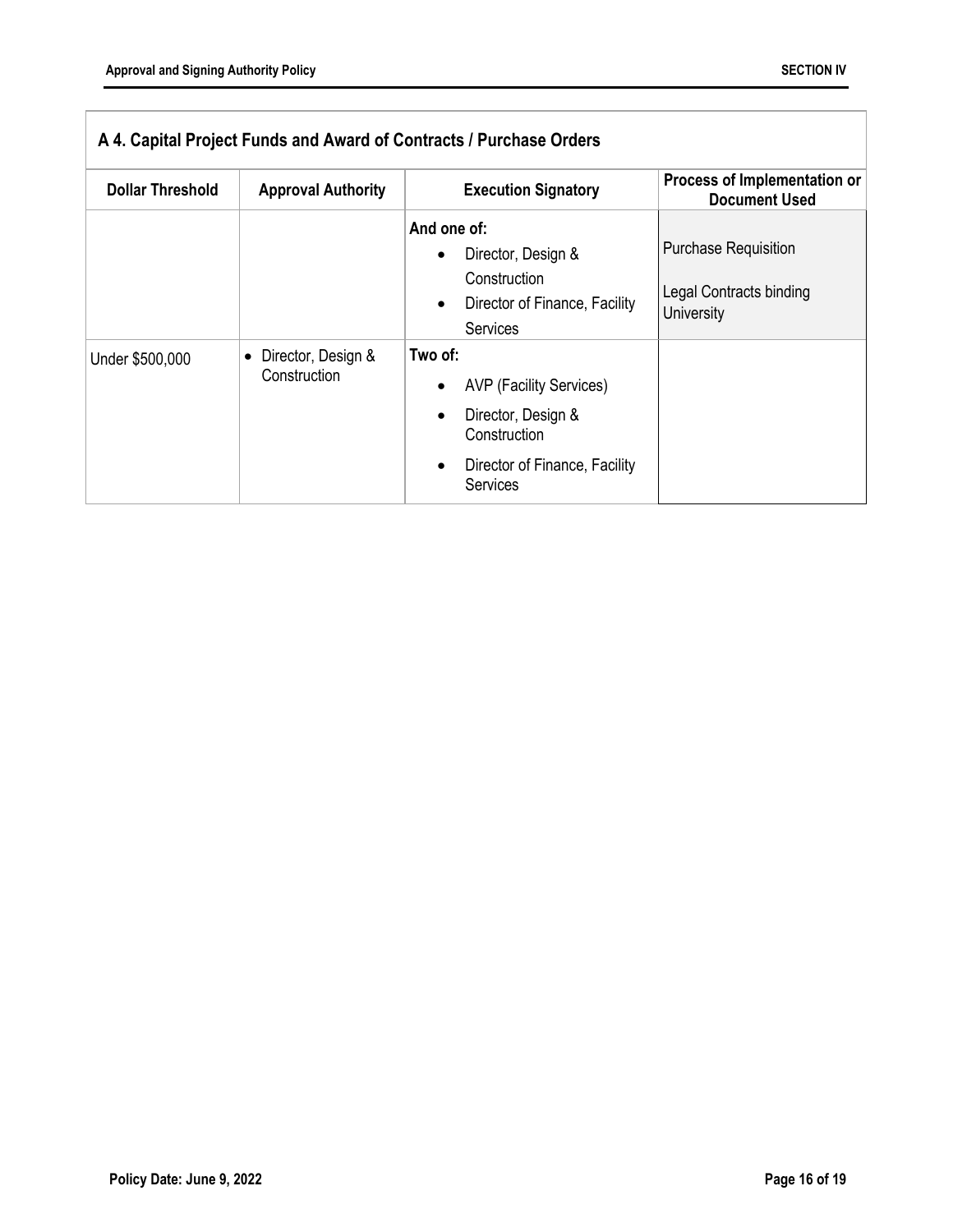#### **A5. For All Agreements where the University is Receiving Donations, Bequests or Gifts**

- 26. See also the current version of the Gift Acceptance Policy.
- 27. Acceptance of any gift that involves a proposal for naming shall be done in accordance with McMaster's Naming Policy & Procedures.
- 28. As a general practice, for gifts in support of specific areas across the University (e.g., Faculties and units), University Advancement will consult with the respective academic leader to confirm gift acceptance in support of academic priorities, and will engage the academic leader in execution of such agreements as appropriate.

| A5. For All Agreements where the University is Receiving Donations, Bequests or Gifts |                                                     |                                                                                               |  |
|---------------------------------------------------------------------------------------|-----------------------------------------------------|-----------------------------------------------------------------------------------------------|--|
| <b>Dollar Threshold</b>                                                               | <b>Approval Authority</b>                           | <b>Execution Signatory</b>                                                                    |  |
| \$1 Million<br>and above                                                              | President                                           | <b>BOTH:</b><br>President<br>$\bullet$<br>Vice-President, University Advancement<br>$\bullet$ |  |
| Under \$1,000,000                                                                     | Vice-President, University Advancement<br>$\bullet$ | Vice-President, University Advancement<br>$\bullet$                                           |  |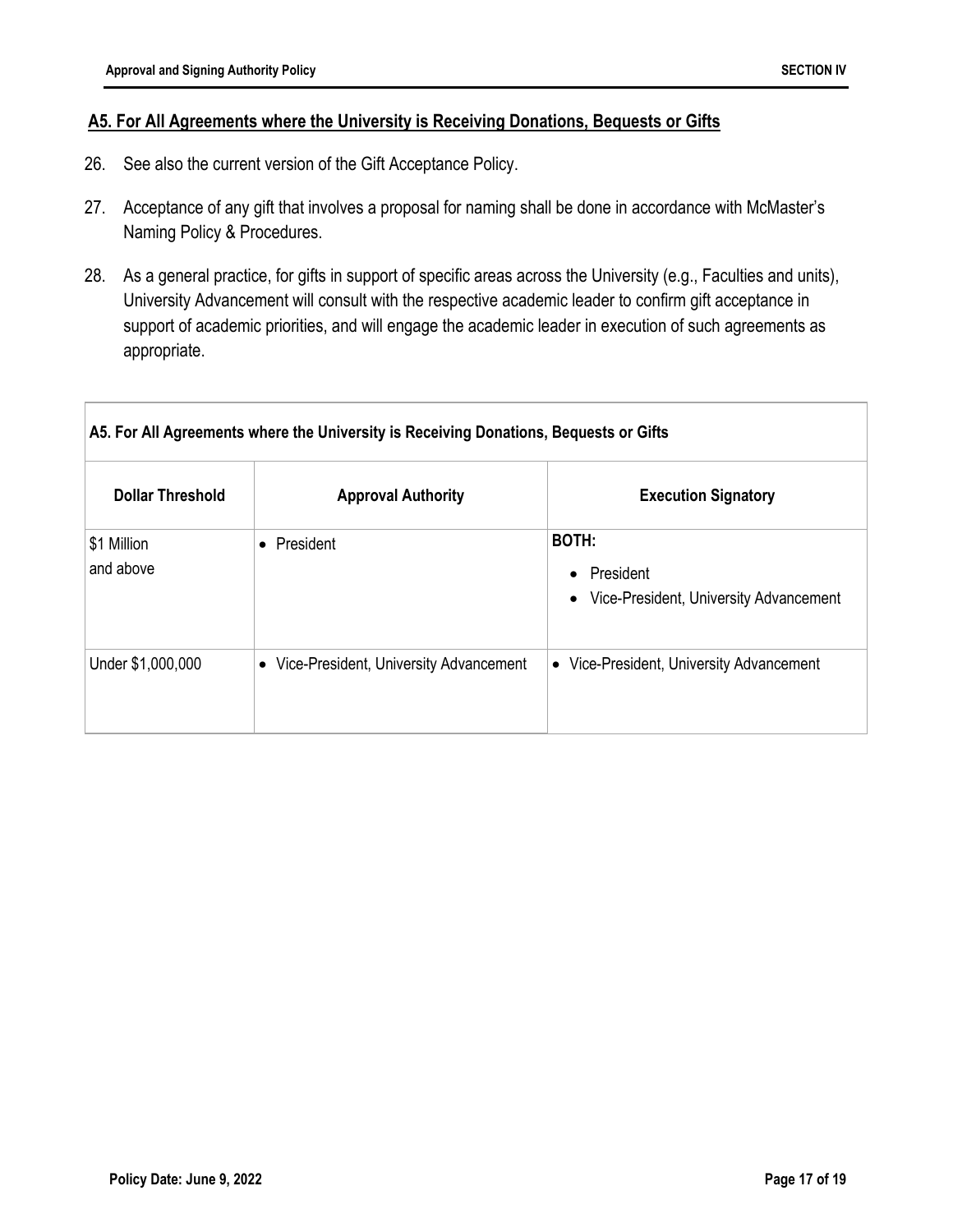## **SECTION V: REAL ESTATE, LEASES, AND HUMAN RESOURCES**

#### **REAL ESTATE AND LEASES**

- 29. Review of real estate and leasing transactions will include the assessment of tax, filing, and reporting obligations on the University.
- 30. All lease agreements must be reviewed by Financial Affairs.
- 31. All contracts for Real Estate must be reviewed by the Office of Legal Services (OLS).

#### **HUMAN RESOURCES – CONTRACTS AND PAYMENTS**

- 32. Employment related contracts will follow collective agreement provisions as ratified by the Board of Governors, or defined salary policies or guidelines, such as the applicable policies governing compensation discussions for members of the McMaster University Faculty Association, and the terms of reference of the Human Resources Committee of the Board of Governors.
- 33. This policy does not restrict remittance to the Receiver General as required by law for Payroll. This includes remittances such as:
	- Canada Pension Plan
	- Employment Insurance premiums
	- Income Tax
	- Employer Health Tax
	- or other contributions as may be required by Federal or Provincial legislation.
- 34. This policy does not restrict remittance for monthly or quarterly payments to approved employee benefit and insurance providers (such as Health, Dental, Group RRSP, Group Life Insurance, Pension, Post-Retirement benefits, and liability insurance plans) for delivery of contracted services.
- 35. Approval of benefit, benefit administration, and insurance contracts awarded through the Request for Proposal process will follow the A1 chart in this Policy.